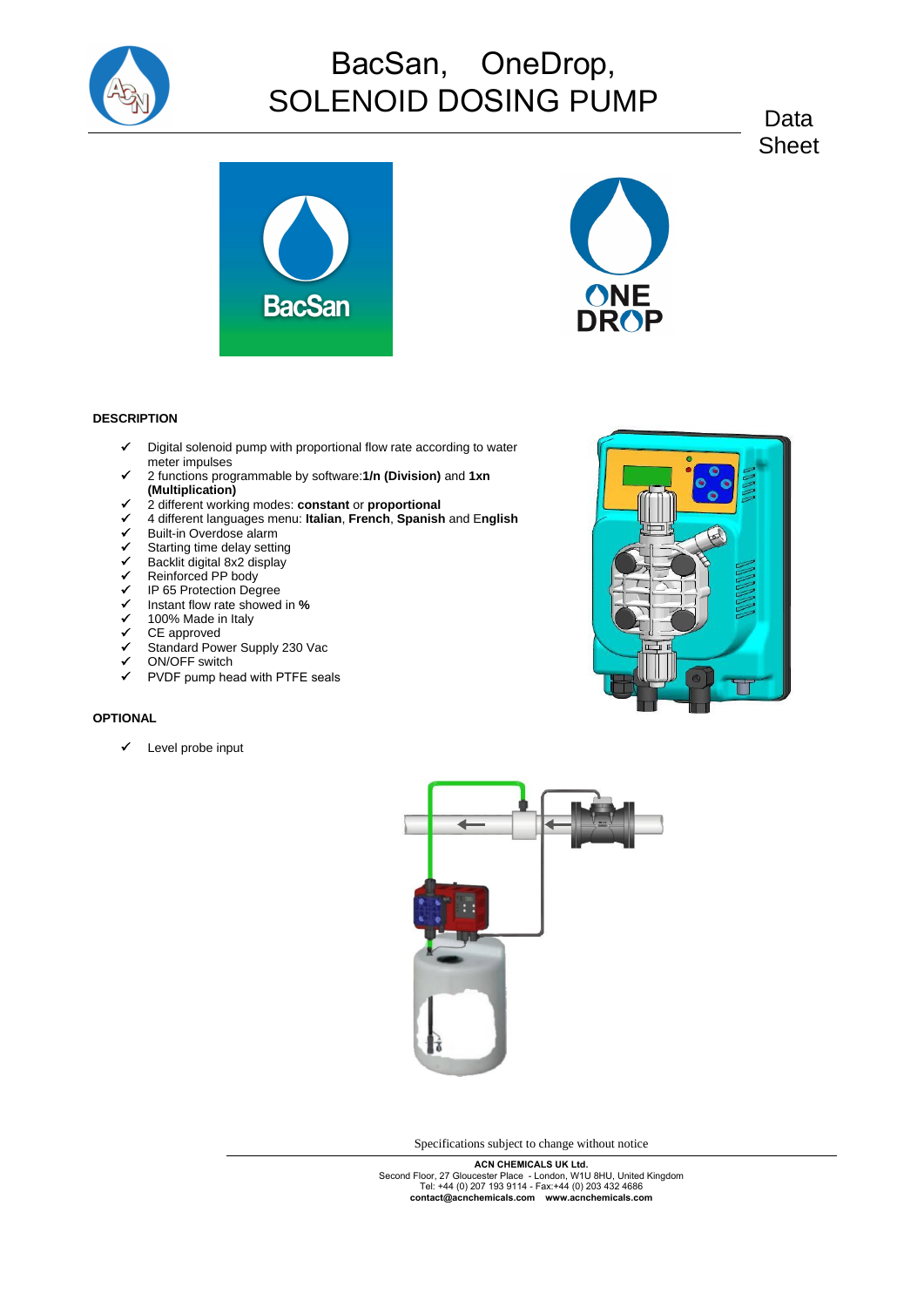

## SOLENOID PUMP Data

Sheet

| <b>TECHNICAL SPECIFICATIONS</b> |         |          |      |              |        |          |             |        |        |        |     |
|---------------------------------|---------|----------|------|--------------|--------|----------|-------------|--------|--------|--------|-----|
|                                 | Max I/h | Pressure |      |              | Stroke | Solenoid | Pump        | Power  | Pulses | Weight |     |
| <b>Standard</b>                 |         | Bar      | PSI  | Max cc / imp |        |          | Head        | [Watt] |        | kg.    | Lbs |
| <b>Standard</b>                 |         | Bar      | PSI  |              |        |          |             |        |        | kg.    | Lbs |
| $10 - 02$                       | 10      | 02       | 29,4 | 1,11         | 1,3    | Ø80      | <b>PP</b>   | 60     | 150    | 3,5    | 7,7 |
| $05 - 10$                       | 05      | 10       | 145  | 0,55         | 1,1    | Ø80      | <b>PP</b>   | 60     | 150    | 3,5    | 7,7 |
| $04 - 12$                       | 04      | 12       | 176  | 0,44         | 0,9    | Ø80      | <b>PP</b>   | 60     | 150    | 3,5    | 7,7 |
| <b>High Flow</b><br>Rate        |         |          |      |              |        |          |             |        |        |        |     |
| 24-01                           | 24      | 01       | 15   | 3,34         | 2,2    | Ø90      | <b>PVDF</b> | 60     | 150    | 4,0    | 8,8 |
| $22 - 02$                       | 22      | 02       | 29   | 2,89         | 2,2    | Ø90      | <b>PVDF</b> | 60     | 150    | 4,0    | 8,8 |
| <b>High Pressure</b>            |         |          |      |              |        |          |             |        |        |        |     |
| $02 - 18$                       | 02      | 18       | 261  | 0,22         | 0,9    | Ø80      | <b>PVDF</b> | 60     | 150    | 4,0    | 8,8 |
| $03 - 15$                       | 03      | 15       | 218  | 0,33         | 1,3    | Ø80      | <b>PVDF</b> | 60     | 150    | 4,0    | 8,8 |





Specifications subject to change without notice

**ACN CHEMICALS UK Ltd.**  Second Floor, 27 Gloucester Place - London, W1U 8HU, United Kingdom Tel: +44 (0) 207 193 9114 - Fax:+44 (0) 203 432 4686 **contact@acnchemicals.com www.acnchemicals.com**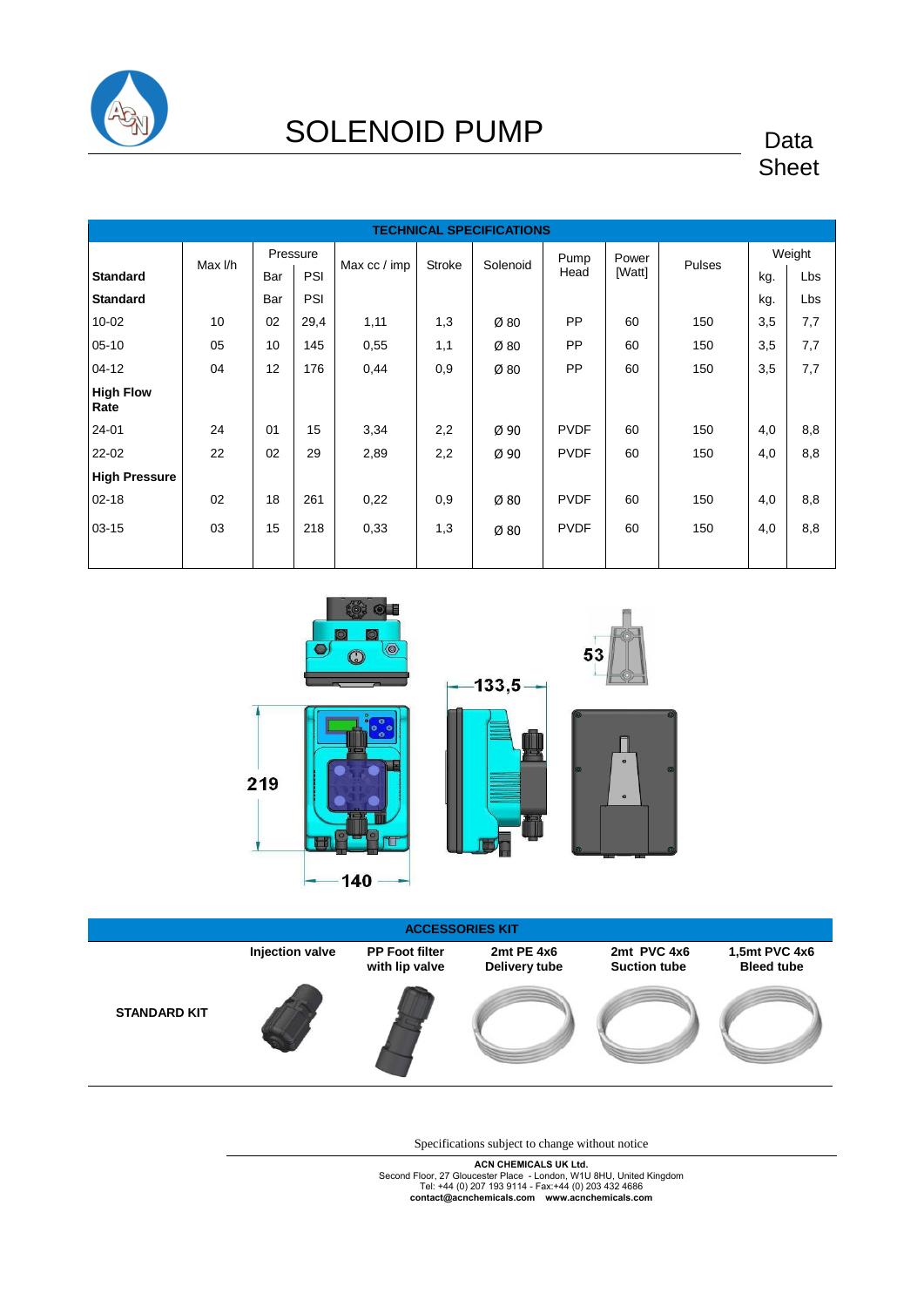

Sheet

### **SPECIFICATIONS**

Threaded water meter for cold or hot water single jet ( DN 15-20-25-30-40 ) and multiple ( DN 50 ) with wet and dry dial

Brass body and head

Working temperature: cold water till 30°C, hot water till 90°C

**C**able RG58 lenght 3 meters diameter 4mm

Reed switch

**M**ax current 1.0 A

**M**ax switchable power 10 VA

**M**ax switchable current150 VDC/VAC



| <b>PULSES PER</b>   | <b>WATER METER MEASURE DN.</b> |           |         |         |         |         |  |  |  |  |
|---------------------|--------------------------------|-----------|---------|---------|---------|---------|--|--|--|--|
| <b>LITER TAB</b>    | 15                             | <b>20</b> | 25      | 30      | 40      | 50      |  |  |  |  |
| Pulses per 1 It     | 1, 2, 4                        | 1, 2, 4   | 1, 2, 4 | 1, 2, 4 | 1, 2, 4 | 1, 2, 4 |  |  |  |  |
| Pulses per 10 lt    | 1, 2, 4                        | 1, 2, 4   | 1, 2, 4 | 1, 2, 4 | 1, 2, 4 | 1, 2, 4 |  |  |  |  |
| Pulses per 100lt    | 1, 2, 4                        | 1, 2, 4   | 1, 2, 4 | 1, 2, 4 | 1, 2, 4 | 1, 2, 4 |  |  |  |  |
| Pulses per 1.000 lt | 1, 2, 4                        | 1, 2, 4   | 1, 2, 4 | 1, 2, 4 | 1, 2, 4 | 1, 2, 4 |  |  |  |  |

Specifications subject to change without notice